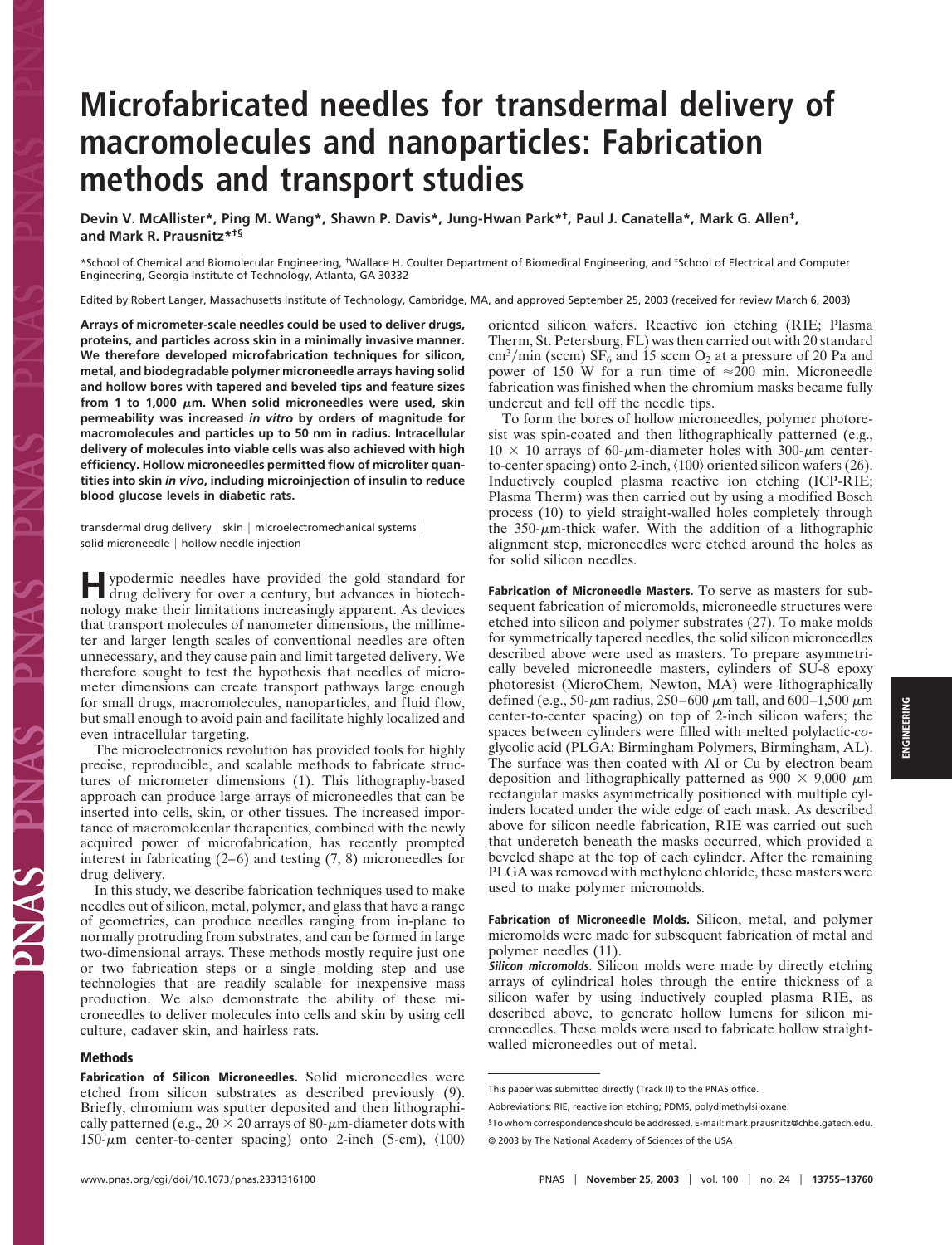**Metal micromolds.** Metal micromolds were fabricated by electroplating NiFe onto solid silicon microneedle masters. After depositing a seed layer of Ti/Cu and covering the back side of the array with Scotch tape (3M, Minneapolis) to protect it from being electroplated, we placed the needle master in a NiFe plating bath (200 g/liter NiSO<sub>4</sub>·H<sub>2</sub>O, 5 g/liter NiCl<sub>2</sub>·H<sub>2</sub>O, 3  $g/l$ iter saccharin, 8  $g/l$ iter FeSO<sub>4</sub>·H<sub>2</sub>O, 25  $g/l$ iter H<sub>3</sub>BO<sub>3</sub>). Plating for 6 h at  $10-20$  mA/cm<sup>2</sup> provided a 50- to 100- $\mu$ m coating of NiFe. Complete removal of the silicon master by reactive ion etching (as above) yielded a NiFe micromold suitable for making solid polymer needles by injection molding. **Polymer micromolds for solid needles.** Polymer micromolds were fabricated by a number of different methods. In one approach, polydimethylsiloxane (PDMS) micromolds were fabricated from silicon or polymer masters. A mold was formed by coating a microneedle master with silicone oil (DC 200, Fluka), pouring a layer of PDMS (Sylgard 184, Dow Corning, Midland, MI) up to 8 mm thick onto the master, applying vacuum to remove any entrapped air bubbles, curing at 90°C for 1 h, cooling, and gently peeling off the mold (which left the master intact for reuse). These molds were used to fabricate solid microneedles from both metal and polymer.

Another approach involved spin casting SU-8 epoxy onto a glass slide at a thickness that was  $\approx 50 \mu$ m taller than the height of the microneedle master. After inserting the master into the epoxy, the epoxy was cured by baking on a hotplate (LHS-721P, Omega, Stamford, CT) and exposure to UV light ( $\approx$ 5,000 mJ; model 1100 aligner, Optical Associates, Milpitas, CA). Complete removal of the silicon master by RIE (as above) yielded a polymer mold suitable to make solid metal microneedles by electroplating.

**Polymer micromolds for hollow needles.** To make molds for hollow metal microneedles based on silicon masters, SU-8 epoxy was spun on at a thickness slightly taller than the microneedle master, cured by baking and exposure to UV light, and then etched back in an  $O_2/CHF_3$  plasma RIE to expose the tips of the silicon microneedle master (e.g., upper  $5-10 \mu m$ ). The samples were then flipped over and etched by  $SF_6$  plasma RIE to remove all of the silicon. The resulting polymer mold had conical holes bored completely through, suitable to make hollow metal microneedles by electroplating.

Molds for hollow metal microneedles were also made without the need for microneedle masters (26). Straight-walled molds were made by spin coating SU-8 epoxy onto a silicon wafer or glass slide coated with a 100-nm layer of titanium. After soft baking, an array of holes was lithographically patterned into the epoxy, which was then baked after exposure and developed in trichloroethylene. The mold was separated from the substrate by etching the titanium layer with hydrofluoric acid (5%), which yielded a polymer mold with cylindrical holes bored completely through, suitable for electroplating hollow metal microneedles with straight walls.

To fabricate hollow metal microneedles with tapered walls without the need for masters, polymer molds were formed by drilling holes of the desired geometry into polyimide (Kapton HN, DuPont, Circleville, OH) or polyethylene terephthalate (Mylar, DuPont, Wilmington, DE) sheets by using an excimer laser (Micromaster, Resonetics, Nashua, NH) (28). This method yielded tapered holes bored completely through, which were used for electroplating hollow metal microneedles with tapered walls.

**Fabrication of Metal Microneedles.** Metal microneedles were fabricated by electrodeposition onto polymer or silicon micromolds sputter coated with a Ti/Cu seed layer (28). On hollow microneedle molds, the outer surface of the mold adjacent to the needle tips was covered with powder coating tape (Shercon, Santa Fe Springs, CA) to protect it from being electroplated. A Ni or NiFe bath was used at a current density of  $10 \text{ mA/cm}^2$  to

deposit a 5- to 50- $\mu$ m-thick layer of metal to form the microneedle walls of hollow microneedles. To make solid microneedles, plating was continued until the molds were filled. Although PDMS molds could be gentled peeled off the resulting needles, molds made of polyimide and polyethylene terephthalate were removed in an alkaline bath (1 M NaOH, boiling), silicon was removed in a 20% KOH bath, and SU-8 was removed with an  $O_2/CHF_3$  plasma (RIE).

**Fabrication of Polymer Microneedles.** Polymer microneedles were made by melting polyglycolic acid (inherent viscosity  $= 1.71$ dl/g; Birmingham Polymers), polylactic acid (1.48 dl/g; Alkermes, Cincinnati, OH) or polylactic-co-glycolic acid (50/50; 0.49 dl/g; Birmingham Polymers) into PDMS micromolds at 120–250°C, applying vacuum, and peeling the molds off (11).

**Fabrication of Glass Microneedles.** Glass microneedles were made by using conventional drawn-glass micropipette techniques (12). Glass capillaries (o.d. 1.5 mm, i.d. 1.1 mm, B150-110-10, borosilicate glass, Sutter Instruments, Novato, CA) were pulled in a micropipette puller (P-97, Sutter Instruments) and then beveled (BV-10, Sutter Instruments).

**Cell Culture Studies.** DU145 cells (American Type Culture Collection) were cultured as monolayers in  $100 \times 15$  mm sterile polystyrene Petri dishes (Fisher Scientific) by using RPMI 1640 growth medium (Mediatech, Herndon, VA) supplemented with 10% (vol/vol) FBS (Mediatech), 100 units/ml penicillin, 100  $\mu$ g/ml streptomycin, and 250  $\mu$ g/ml amphotericin B (Sigma). Cell cultures were incubated at 37°C and 95% relative humidity in a 5%  $CO_2/95\%$  air atmosphere until they formed a confluent monolayer.

After decanting the cell growth medium,  $10^{-4}$  M calcein (Molecular Probes) in PBS (Sigma) was added to the Petri dish. An array of microneedles was pressed with a force of 10 g into a portion of the monolayer and removed after 5 s. Two minutes later, the calcein solution was decanted and the cells were washed three times with PBS. Finally, a solution of 10  $\mu$ g/ml propidium iodide (Molecular Probes) was added to stain nonviable cells. Intracellular uptake of calcein (green fluorescence) and loss of viability indicated by propidium iodide staining (red fluorescence) were determined by imaging monolayers by using fluorescent microscopy (Olympus).

**In Vitro Transdermal Transport Studies.** Rates of transdermal transport were determined by piercing human cadaver epidermis with microneedles. Skin was obtained from the abdomen or back of human cadavers (Emory University Body Donor Program, Atlanta) with approval of the Georgia Tech and Emory University Institutional Review Boards. Epidermis was isolated by incubating in 60°C water for 2 min and gently removing epidermis. Because the primary barrier to transdermal transport is the stratum corneum (the upper  $10-15 \mu m$  of the epidermis), the use of epidermis rather than full-thickness skin is a well established model for transdermal drug delivery (13). The term ''transdermal'' delivery is typically used to refer to transport across epidermis to the capillaries below the dermal–epidermal junction (for systemic administration) and does not usually refer to transport across the dermis. Mathematical modeling (not shown) suggested that removing the diffusional barrier of dermis above these capillaries may overestimate skin permeability by up to a factor of 2 for our microneedle data. However, using fullthickness skin could underestimate permeability by a factor of 5 because of the presence of excess dermis.

Epidermis mounted in Franz diffusion chambers at 37°C was bathed in the receiver compartment (lower, viable epidermis side) with PBS and in the donor compartment (upper, stratum corneum side) with 1 mM calcein (Sigma), 100 units/ml insulin (Humulin-R,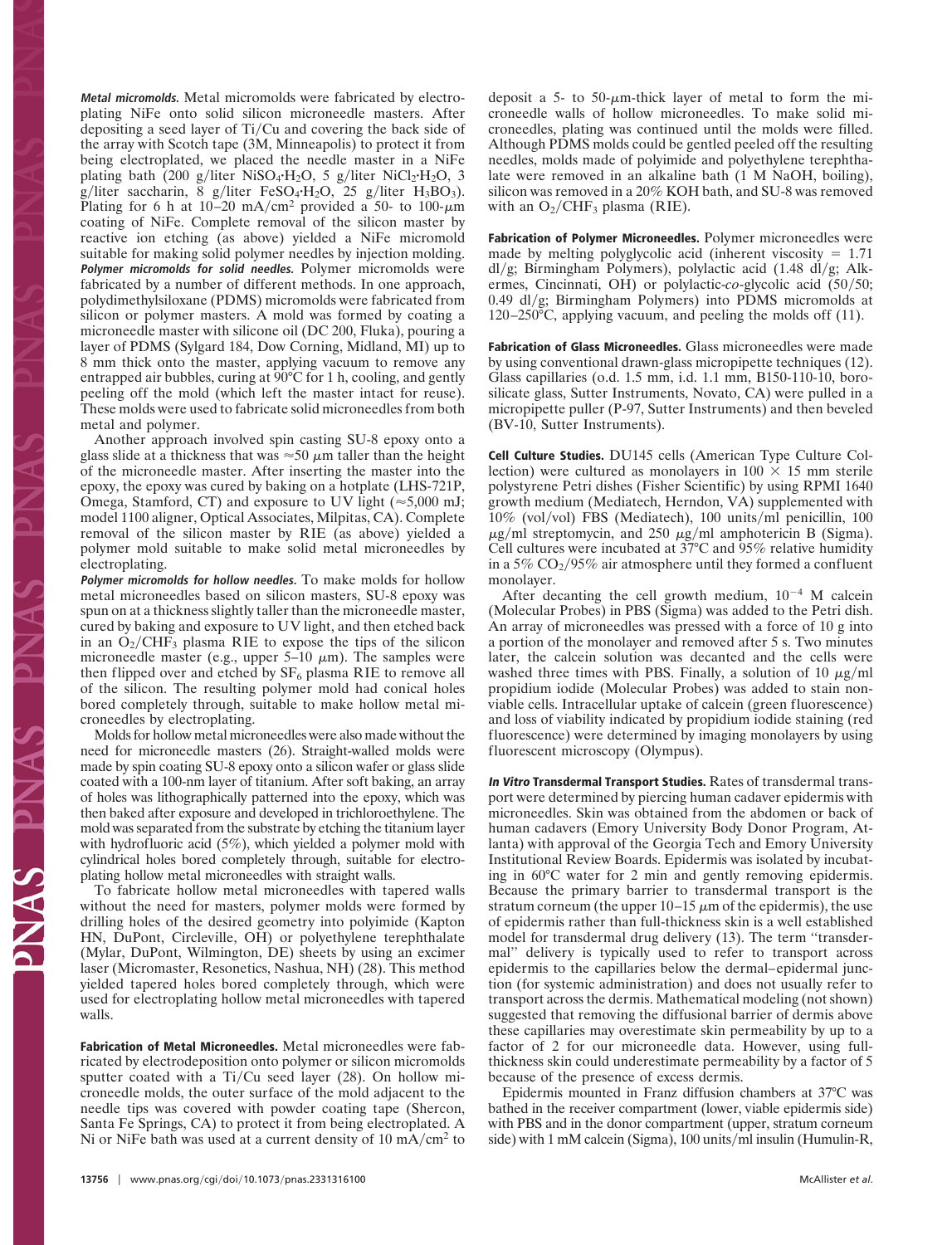Eli Lilly), 80  $\mu$ M Texas red-labeled BSA (Molecular Probes), or polystyrene latex nanospheres at concentrations of  $2.5 \times 10^{14}$ nanospheres per ml (25-nm radius) and  $2.4 \times 10^{13}$  nanospheres per ml (50-nm radius) (Polysciences, Warrington, PA). To prevent insulin aggregation,  $10 \text{ mM } n$ -octyl  $\beta$ -D-glucopyranoside (Sigma) was added to donor and receiver solutions when insulin was present. Skin permeability was determined by measuring solute concentrations in the receiver compartment over time by calibrated spectrofluorimetry (calcein, BSA, and nanospheres) or RIA (insulin; Linco Research, St. Charles, MO). Skin was temporarily removed from the diffusion chamber and placed on a supported surface whenever microneedles were inserted.

Epidermis samples with arrays of microneedles either inserted or inserted and then removed were chemically fixed with formalin and then freeze dried after dehydration using graded ethanol substitution. Gold-coated samples were examined by scanning electron microscopy.

**In Vivo Microinjection Studies.** The ability of microneedles to inject compounds into skin was assessed in diabetic, hairless rats by using a protocol approved by the Georgia Tech Institutional Animal Care and Use Committee. Hairless rats (healthy, male, adult, 300–400 g, Charles River Breeding Laboratories) were injected i.v. with 100 mg/kg streptozotocin (Sigma) in a volume of 700  $\mu$ l. Over the next day, diabetes developed because of destruction of pancreatic islet cells by streptozotocin. Before microinjection studies, rats were anesthetized by i.p. injection of urethane (Sigma) and verified to have successful induction of diabetes by verifying blood glucose levels of  $350-500$  mg/dl.

A glass microneedle was then filled with either PBS or 100 units/ml insulin (Humulin-R) and drilled with a circular motion to a depth of  $500-800 \mu m$  into the dorsal skin. A pressure of 10 psi (1 psi  $= 6.89$  kPa) was applied for 30 min to inject fluid into the skin. Blood was collected periodically by tail vein laceration and assayed for glucose concentration (Accu-chek Compact blood glucose meter, Roche Diagnostics).

**Theoretical Modeling of Transdermal Diffusion.** We modeled permeability, *k*, of skin with holes made by microneedles by assuming that intact skin is effectively impermeable and that pathways created by microneedles are filled with water:

$$
k = f\frac{D}{L},\tag{1}
$$

where *f* is fractional skin area containing holes from microneedles, *D* is effective solute diffusivity within holes, and *L* is hole length [50  $\mu$ m, corresponding to epidermis thickness (13)].

Hole geometry was idealized as an annulus when needles were inserted into skin and left *in situ*. When needles were inserted and then removed, holes were idealized as cylinders. Examination of skin samples by scanning electron microscopy indicated the annular gap width to be  $250 \pm 100$  nm and cylinder diameter to be  $12 \pm 3 \mu m$  (data not shown). By using these measurements, *f* was calculated to be 7  $\times$  10<sup>-4</sup> with needles inserted and 5  $\times$  $10^{-3}$  after needles were removed. The value of *f* with needles inserted was calculated by using  $f = n \pi [(R+W)^2 - R^2]/A$ , where *n* is the number of microneedles (400), *R* is needle radius (10  $\mu$ m), *W* is annular gap width (250 nm), and *A* is skin area under the array (9 mm<sup>2</sup>). For needles removed,  $f = n \pi r^2/A$ , where *r* is the radius of residual holes (6  $\mu$ m).

Solute diffusivity in dilute bulk solution  $(D_\infty)$  was used as the effective diffusivity within cylindrical holes and was determined as follows: calcein from the Stokes–Einstein equation (14) using molecular radius of 6.5 Å (5.0  $\times$  10<sup>-6</sup> cm<sup>2</sup>/s), hexameric insulin from a semiempirical correlation (15)  $(1.3 \times 10^{-6} \text{ cm}^2/\text{s})$ , and BSA from experimental measurement (16) and correcting for temperature and viscosity by using the Stokes–Einstein equation (5.9  $\times$ 



**Fig. 1.** Solid microneedles fabricated out of silicon, polymer, and metal, imaged by scanning electron microscopy. (A) Silicon microneedle (150  $\mu$ m tall) from a 400-needle array etched out of a silicon substrate. (*B*) Section of an array containing 160,000 silicon microneedles (25  $\mu$ m tall). (C) Metal microneedle (120  $\mu$ m tall) from a 400-needle array made by electrodepositing onto a polymeric mold. (*D–F*) Biodegradable polymer microneedles with beveled tips from 100-needle arrays made by filling polymeric molds. (*D*) Flat-bevel tip made of polylactic acid (400  $\mu$ m tall). (*E*) Curved-bevel tip made of polyglycolic acid (600  $\mu$ m tall). (F) Curved-bevel tip with a groove etched along the full length of the needle made of polyglycolic acid (400  $\mu$ m tall).

 $10^{-7}$  cm<sup>2</sup>/s), and nanospheres by using the Stokes–Einstein equation  $(1.3 \times 10^{-7} \text{ cm}^2/\text{s}$  and  $6.5 \times 10^{-8} \text{ cm}^2/\text{s}$  for 25 nm and 50 nm radii, respectively). Possible hindrance to diffusion of nanospheres within annular gaps was accounted for assuming spherical particles diffusing in slits according to Eq. **2** (17).

$$
\frac{D}{D_{\infty}} = \frac{1}{1 - \lambda} \left[ 1 + \frac{9}{16} \lambda \ln(\lambda) - 1.19358\lambda + 0.159317\lambda^3 \right],
$$
\n[2]

 $\lambda$  is the ratio of particle radius to slit half-width.

#### **Results**

**Fabrication of Solid Microneedles Made of Silicon, Metal, and Polymer.** Arrays of solid microneedles were fabricated either by etching into silicon or polymer substrates or by filling molds with metal or polymer (Fig. 1). Fig. 1 *A* and *B* shows solid silicon microneedles prepared in a reactive ion etcher using an optimized ratio of  $SF<sub>6</sub>$  to  $O<sub>2</sub>$  in the plasma to balance anisotropic with isotropic etching that causes ''under-etch'' beneath the masking material (9). The needle in Fig. 1A is  $\approx$  150  $\mu$ m tall, 80  $\mu$ m at its base, and tapered to a  $1-\mu m$  radius tip. By altering mask size, mask-to-mask spacing, and etching chemistry, needles as long as 200  $\mu$ m and as short as 25  $\mu$ m (Fig. 1*B*) have been fabricated at densities from  $10^3$  to  $10^5$  needles per cm<sup>2</sup>.

Molding techniques have also been developed to fabricate microneedle arrays. To reproduce silicon needles in other materials, polymeric and metal molds of those needles were cast and filled either with metal by electrodeposition or with polymer by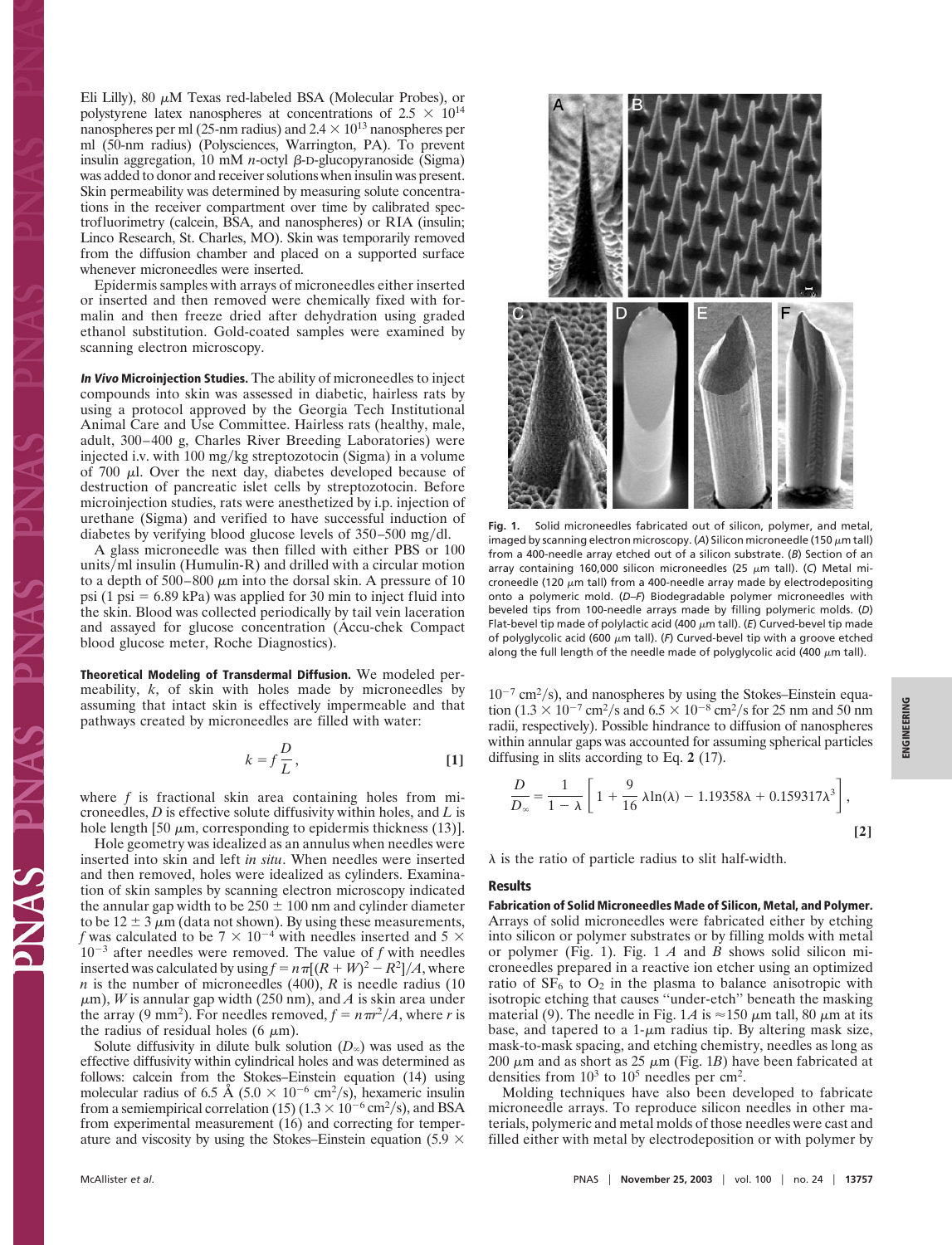injection molding to form exact replicas. Because needle tip geometry is important for ease of insertion into tissue, various needle tip designs were etched into silicon or polymer substrates, transferred into polymeric molds, and used to prepare replicas. In contrast to the thin needle with an extremely sharp tip shown in Fig. 1*A*, Fig. 1*C* shows a metal replica with a wider geometry made of NiFe, which was fabricated by using an SU-8 polymer mold derived from a silicon master. This replica looks identical to the master from which it was copied (result not shown).

Fig. 1 *D–F* shows three different designs of beveled-tip microneedles made of biodegradable polyesters, which were fabricated by using PDMS polymer molds derived from etched SU-8 polymer masters. The beveled geometry was achieved by preferentially etching only on one side of the needle, which was accomplished by asymmetrically placing masks over the polymer posts that were substrates for the needle masters (see *Methods*). Fig. 1*F* additionally has a groove etched along the full length of the needle created by using a notch in the lithographic mask. These molds can be used repeatedly; we have made more than 100 replicate needle arrays from individual molds. The resulting needles are sharp and strong enough to repeatedly insert into human skin *in vivo* without breaking.

#### **Fabrication of Hollow Microneedles Made of Silicon, Metal, and Glass.**

Hollow microneedle arrays have also been made by direct etching and molding. Hollow silicon microneedles were fabricated by first etching holes although silicon wafers by deep RIE and then etching microneedles around the holes, as described above. In this case, the bore diameter was constant (e.g., 60  $\mu$ m) and the wall thickness increased toward the needle base. Hollow metal microneedles were made by forming polymer or silicon molds and electrodepositing nickel, gold, or other metals onto the mold (Fig. 2). Such needles have a constant wall thickness (e.g., 10  $\mu$ m) and a bore that widens toward the needle base. Hollow microneedles have been fabricated with widths between 35 and 300  $\mu$ m and lengths between 150 and 1,000  $\mu$ m. Although weaker than solid needles, these hollow microneedles are sufficiently strong to repeatedly insert into human skin *in vivo* with forces often much smaller than forces that caused needle fracture (data not shown).

Fabrication of hollow microneedles with straight walls (i.e., that do not taper) was achieved by using molds with cylindrical holes created either by deep RIE through silicon wafers or lithographically defining holes in SU-8 photoresist polymer. A thin coating of metal was then electrodeposited onto the molds to produce needles such as shown in Fig. 2*A*. Tapered hollow needles were fabricated either by making a mold from a silicon master (e.g., Fig. 1*A*) or laser drilling tapered holes into polymer sheets, followed by electrodeposition of a thin metal coating onto the mold (Fig. 2 *C* and *D*). Tapered glass microneedles were also made by using conventional micropipette pulling techniques (Fig. 2*B*).

**Transdermal Transport Facilitated by Solid Microneedles.** Microneedles were designed for insertion into human skin for painless transdermal drug delivery. Because skin's outer stratum corneum provides the primary permeability barrier, microneedles need only pierce past this 10- to 15- $\mu$ m-thick layer to administer drugs that can diffuse through highly permeable viable epidermis to capillaries found in the superficial dermis below (18). Because there are no nerves in the stratum corneum, such short needles might not stimulate pain. To account for hairs, dermatoglyphics (i.e., tiny wrinkles), and other surface features, as well as local deformation of the skin when pressed with microneedles,  $150-\mu m$  tall microneedles were used (Fig. 1*A*).

To assess the ability of microneedles to create transport pathways across stratum corneum, an array of 400 solid silicon needles in an area of 9 mm<sup>2</sup> was pressed into human cadaver epidermis and then removed. Cadaver epidermis is widely used



**Fig. 2.** Hollow microneedles fabricated out of silicon, metal, and glass imaged by optical and scanning electron microscopy. (*A*) Straight-walled metal microneedle from a 100-needle array fabricated by electrodeposition onto a polymer mold (200  $\mu$ m tall). (*B*) Tip of a tapered, beveled, glass microneedle made by conventional micropipette puller (900- $\mu$ m length shown). (C) Tapered, metal microneedle (500  $\mu$ m tall) from a 37-needle array made by electrodeposition onto a polymeric mold. (*D*) Array of tapered metal microneedles (500  $\mu$ m height) shown next to the tip of a 26-gauge hypodermic needle.

to model the transport properties of human skin (13). A solution of trypan blue dye was briefly placed on the stratum corneum side and then rinsed away. Fig. 3*A* shows an image of the underside (viable epidermis) of the tissue. The array of blue spots in the shape of the microneedle array indicates that the dye rapidly diffused across the epidermis through holes made by microneedles.

Additional experiments were performed with a number of different compounds to determine skin permeability quantitatively by using Franz diffusion chambers *in vitro* (Fig. 4). In one set of experiments, arrays of microneedles were inserted and left in the skin. In this case, molecules could potentially diffuse through the gaps between microneedles and surrounding tissue. Skin permeability to calcein, insulin, and BSA was increased by orders of magnitude. This result is significant, because skin is generally considered impermeable to macromolecules (13, 19).

In a second set of experiments, arrays of microneedles were inserted and then removed from the skin, after which skin permeability was determined (Fig. 4). In this case, compounds could diffuse through residual holes left in the skin. Skin permeability to calcein, insulin, and BSA was increased by an additional order of magnitude above the ''needles inserted'' case. Moreover, significant numbers of latex nanoparticles were detected crossing the skin, which suggests the possibility of using microneedles to deliver controlled-release particles or virus-based vaccines.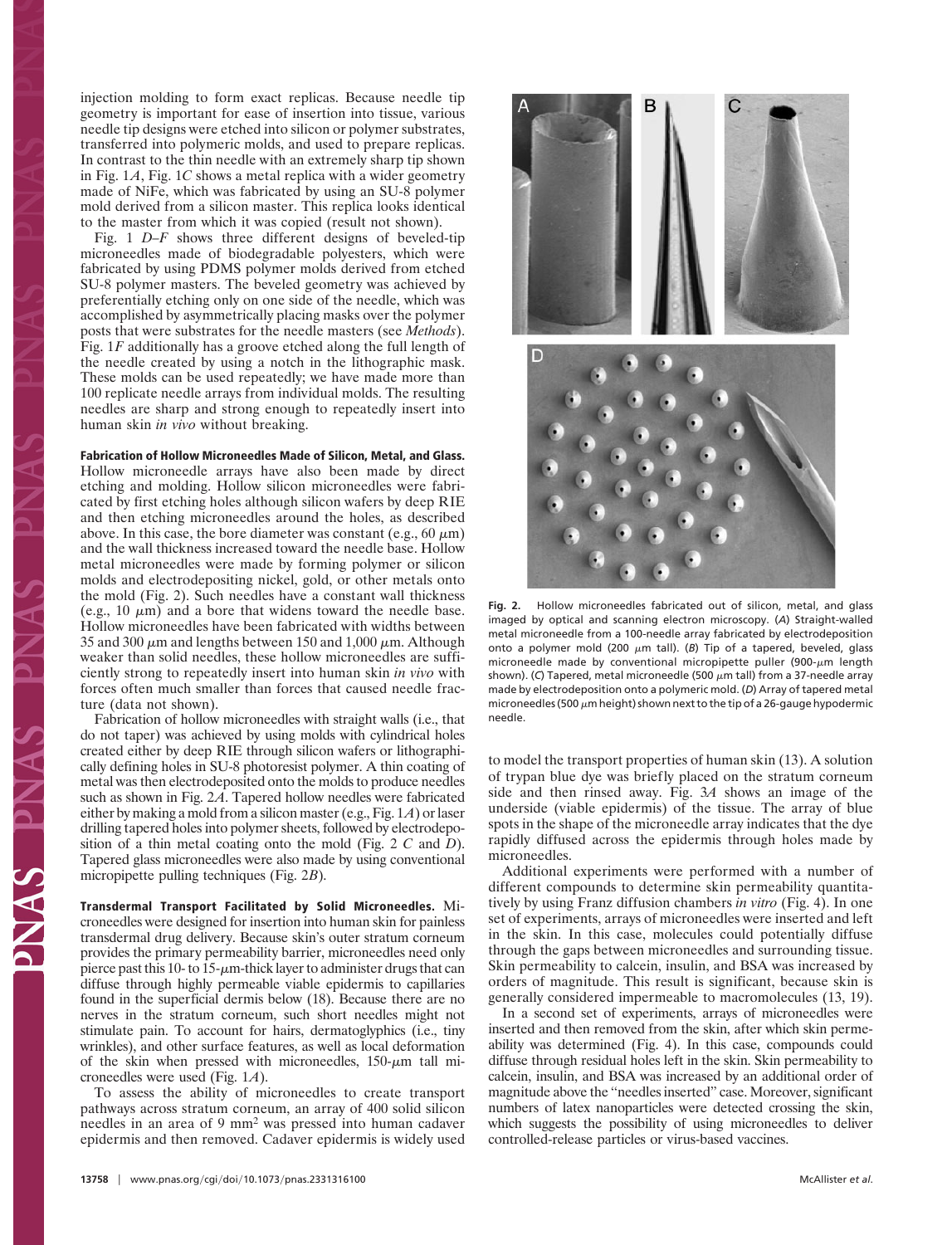

**Fig. 3.** Optical micrographs showing molecular transport induced by microneedles. (*A*) An array of microneedles (Fig. 1*A*) was inserted and removed from human cadaver skin, which was subsequently exposed to trypan blue on the exterior stratum corneum side. The array of dark dots shown on the interior viable epidermis side indicates that microneedles created transport pathways across the tissue. (B) An array of 25- $\mu$ m-tall microneedles (Fig. 1B) was briefly inserted into a monolayer of prostate cancer cells bathed in a solution of calcein, a cell-impermeant fluorescent tracer. Cells on the left were treated with microneedles and show bright fluorescence, indicating uptake of calcein. Cells on the right (dark area) were not treated with microneedles and show little fluorescence, indicating little or no uptake. Most cells remained viable after treatment (data not shown).

To understand the mechanism by which microneedles increase skin permeability, we theoretically modeled transdermal transport as diffusion through holes of known geometry made by insertion of microneedles. Predictions using this model, which requires no adjustable parameters, are shown in Fig. 4 to agree with the data. Model predictions are within the 95% confidence interval of each experimental data point, which supports the interpretation that transport occurred by diffusion through water-filled holes across the skin.

To put these results into better perspective, a 1-cm<sup>2</sup> patch of microneedles containing insulin in a conventional formulation of 100 units/ml is expected to deliver on the order of 1 unit/h insulin (see Fig. 4), which is sufficient to meet the basal needs of many diabetics (20). A representative meal-time need of 10 units



**Fig. 4.** Skin permeability to molecules and particles of different sizes after treatment with microneedles. The permeability of human cadaver epidermis was increased by orders of magnitude with a 400-needle array (Fig. 1*A*) inserted  $(\Box)$  and after the array was removed ( $\bullet$ ) for calcein, insulin, BSA, and latex nanospheres of 25 nm and 50 nm radius. Permeability to nanospheres with needles inserted was below the detection limit, on the order of  $10^{-4}$ cm-h. In the absence of microneedles, permeability to all compounds was below their detection limits, on the order of  $10^{-6}$  to  $10^{-4}$  cm/h (data not shown). Mean values  $\pm$  SEM are shown for at least six replicates. Predictions are shown for needles inserted (dashed line) and needles removed (solid line) by using a model requiring no adjustable parameters (Eq. **1** coupled with the Stokes–Einstein equation to interrelate molecular radius and diffusivity).



**Fig. 5.** Blood glucose levels in diabetic hairless rats shown as a function of time after injection of insulin solution at 10 psi ( $\bullet$ ) ( $n = 3$ , 4.3  $\pm$  0.7 *u*l delivered) or 14 psi ( $\circ$ ) ( $n = 4$ , 28  $\pm$  11  $\mu$ l delivered). Blood glucose level was measured before and after insulin was microinjected through a hollow, glass microneedle inserted into rat skin for 30 min (shaded region). Each data point represents the mean ( $\pm$ SEM) of three or four measurements on different rats.

typically absorbed on the time scale of an hour or more from a conventional rapid-acting injection could be addressed by using a 2-cm<sup>2</sup> patch supplied by a commercially available 500 units/ml insulin formulation.

**Insulin Microinjection to Diabetic Rats.** To facilitate delivery into skin by convection, hollow microneedles were used to inject insulin and other solutions into the skin of hairless rats *in vivo*. When a single glass microneedle (e.g., Fig. 2*B*) was inserted into the skin for 30 min, up to 32  $\mu$  of fluid could be flowed into the skin at a pressure of 10 psi (data not shown). Smaller amounts could be injected by using lower pressures or shorter periods of time with no apparent lag time. Additional microscopy studies demonstrated intradermal and intraepidermal microinjection of low molecular weight dyes, as well as  $2.8 - \mu m$  fluorescencelabeled latex particles (data not shown).

To test the ability of microneedles to deliver a biologically active agent *in vivo*, microinjection of insulin was studied in diabetic hairless rats. As shown in Fig. 5, a 30-min microinfusion of insulin at 10 or 14 psi caused a steady reduction in blood glucose level over a 5-h period, which corresponded to a drop of up to  $70\%$  from preinfusion levels  $(340-470 \text{ mg/dl})$ . This level was statistically different from controls  $(P < 0.05)$ , where neither infusion of saline nor placement of insulin solution on the skin without microneedles changed blood glucose levels ( $P > 0.05$ , data not shown). A dose-dependent response was observed, where infusion at larger pressure caused a larger drop in blood glucose ( $P < 0.05$  for  $>4$  h). Subcutaneous injection of 0.05 and 0.5 unit of insulin bracketed the response seen when microneedles were used (data not shown).

**Intracellular Delivery Using Solid Microneedles.** Many laboratory applications require delivery of molecules into cells, for example, to alter cell function. To determine the ability of microneedles to insert into cell membranes and thereby introduce exogenous molecules into large numbers of viable cells, we bathed a monolayer of human prostate cancer cells in a solution of calcein (an inert cell-impermeant fluorescent molecule) and briefly pressed an array of solid microneedles into the cells (Fig. 1*B*). As designed for this application, these needles were  $25 \mu m$  tall, which is comparable to the height of a confluent DU145 cell monolayer; measured 15  $\mu$ m at their base and less than 1  $\mu$ m at their tip, which facilitated easy insertion; were spaced 25  $\mu$ m